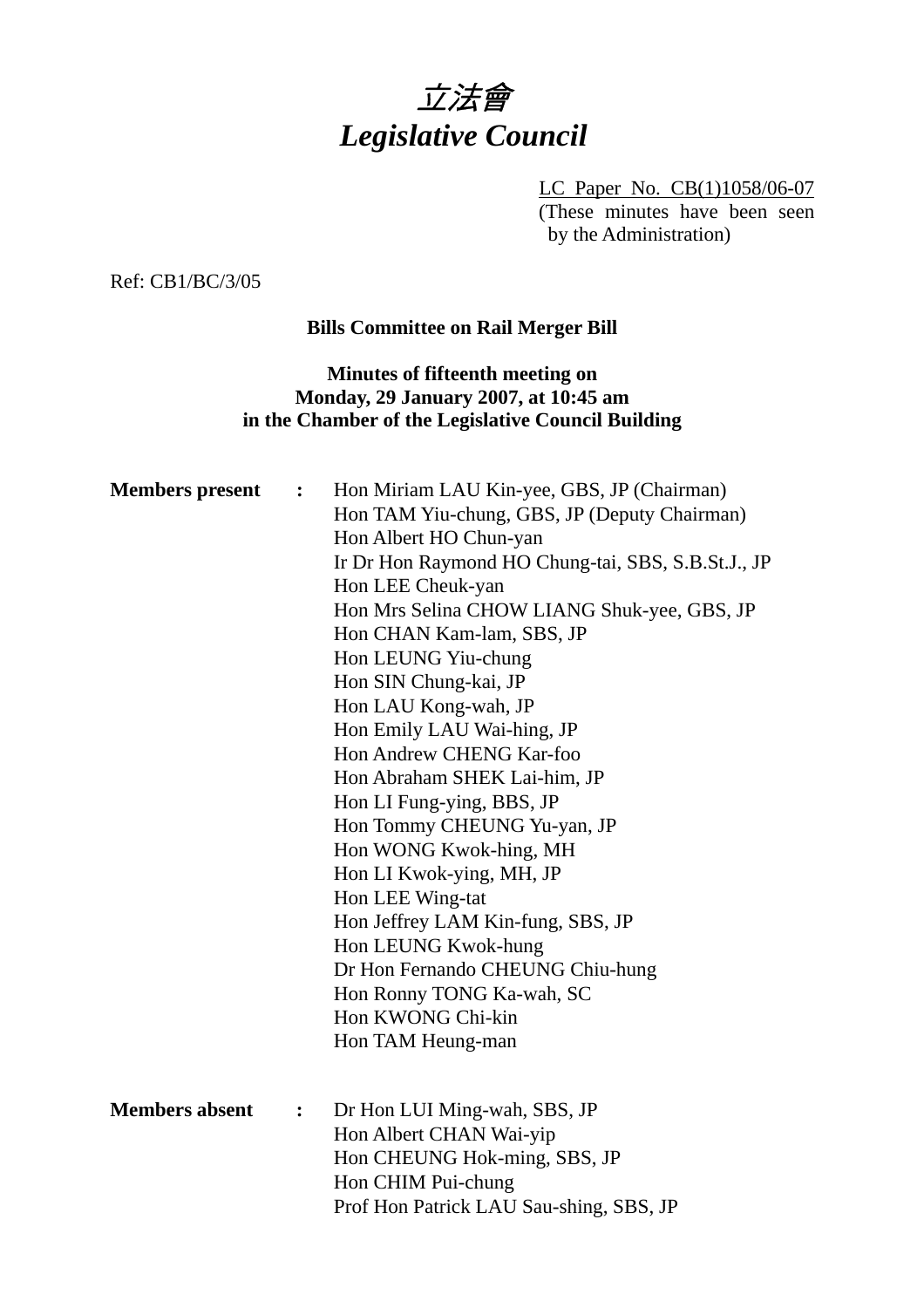| <b>Public Officers</b><br><b>Attending</b> |                | : Mr Patrick HO<br>Deputy Secretary for the Environment, Transport and Works                                 |
|--------------------------------------------|----------------|--------------------------------------------------------------------------------------------------------------|
|                                            |                | Miss Ida LEE<br>Principal Assistant Secretary for the Environment,<br><b>Transport and Works</b>             |
|                                            |                | Mr Kady LO Kin-hung<br>Chief Inspecting Officer (Railways)<br><b>Environment, Transport and Works Bureau</b> |
|                                            |                | Mr Andrew TSANG<br>Principal Assistant Secretary for Financial Services and the<br>Treasury (Acting)         |
|                                            |                | Mr Sunny CHAN Yuen-sun<br><b>Senior Government Counsel</b><br>Department of Justice                          |
|                                            |                | Miss Clara LEUNG<br><b>Government Counsel</b><br>Department of Justice                                       |
|                                            |                | Mr Albert YUEN Lap-pun<br>Assistant Commissioner for Transport/Bus & Railway                                 |
|                                            |                | <b>Miss Alice AU YEUNG</b><br>Principal Transport Officer (Bus and Railway)<br><b>Transport Department</b>   |
| <b>Attendance by</b><br>invitation         | $\ddot{\cdot}$ | <b>MTR Corporation Limited</b>                                                                               |
|                                            |                | Mr Andrew McCUSKER<br><b>Operations Director</b>                                                             |
|                                            |                | Mr Wilfred LAU<br><b>Head of Operations</b>                                                                  |
|                                            |                | Ms Maggie SO<br>External Affairs & Government Relations Manager                                              |
|                                            |                | <b>Kowloon-Canton Railway Corporation</b>                                                                    |
|                                            |                | Mr Y T LI<br>Senior Director, Transport                                                                      |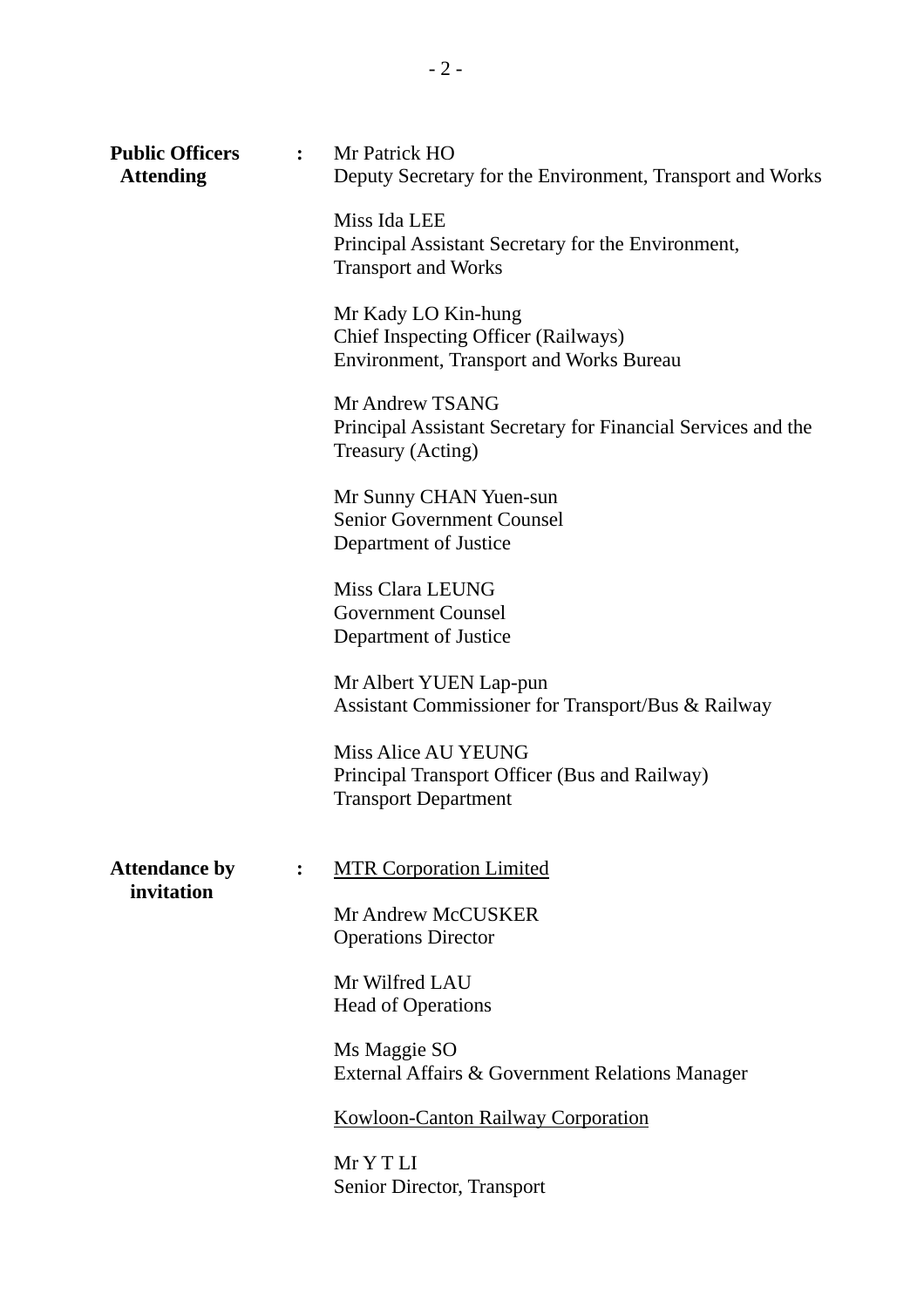## Mr Raymond WONG Senior Corporate Affairs Manager

| <b>Clerk in attendance :</b> Mr Andy LAU    | Chief Council Secretary (1)2                   |
|---------------------------------------------|------------------------------------------------|
| <b>Staff in attendance : Ms Connie FUNG</b> | Assistant Legal Adviser 3                      |
|                                             | Ms Sarah YUEN<br>Senior Council Secretary (1)6 |
|                                             | Mr Anthony CHU<br>Council Secretary (1)2       |

## Action

#### **I Integrated Operating Agreement**

| $\blacksquare$                      | The Administration's response<br>to      |
|-------------------------------------|------------------------------------------|
|                                     | issues raised at the meeting<br>on       |
|                                     | 19 December 2006 on Integrated           |
|                                     | <b>Operating Agreement</b>               |
|                                     | Submission from Dr Hon Fernando          |
|                                     | CHEUNG Chiu-hung<br>the<br><sub>on</sub> |
|                                     | <b>Integrated Operating Agreement</b>    |
| LC Paper No. $CB(1)520/06-07(01)$ - | Information paper on the Integrated      |
|                                     | Operating Agreement provided by the      |
|                                     | Administration                           |
|                                     | Information note on major changes        |
|                                     | proposed in the draft Integrated         |
|                                     | Operating Agreement between the          |
|                                     | MTR Corporation Limited and the          |
|                                     | Government prepared by Research          |
|                                     | and Library Services Division of the     |
|                                     | LegCo Secretariat)                       |
|                                     |                                          |

The Bills Committee deliberated (index of proceedings attached at **Annex**).

2. The Bills Committee continued to examine the integrated Operating Agreement (OA) clause by clause.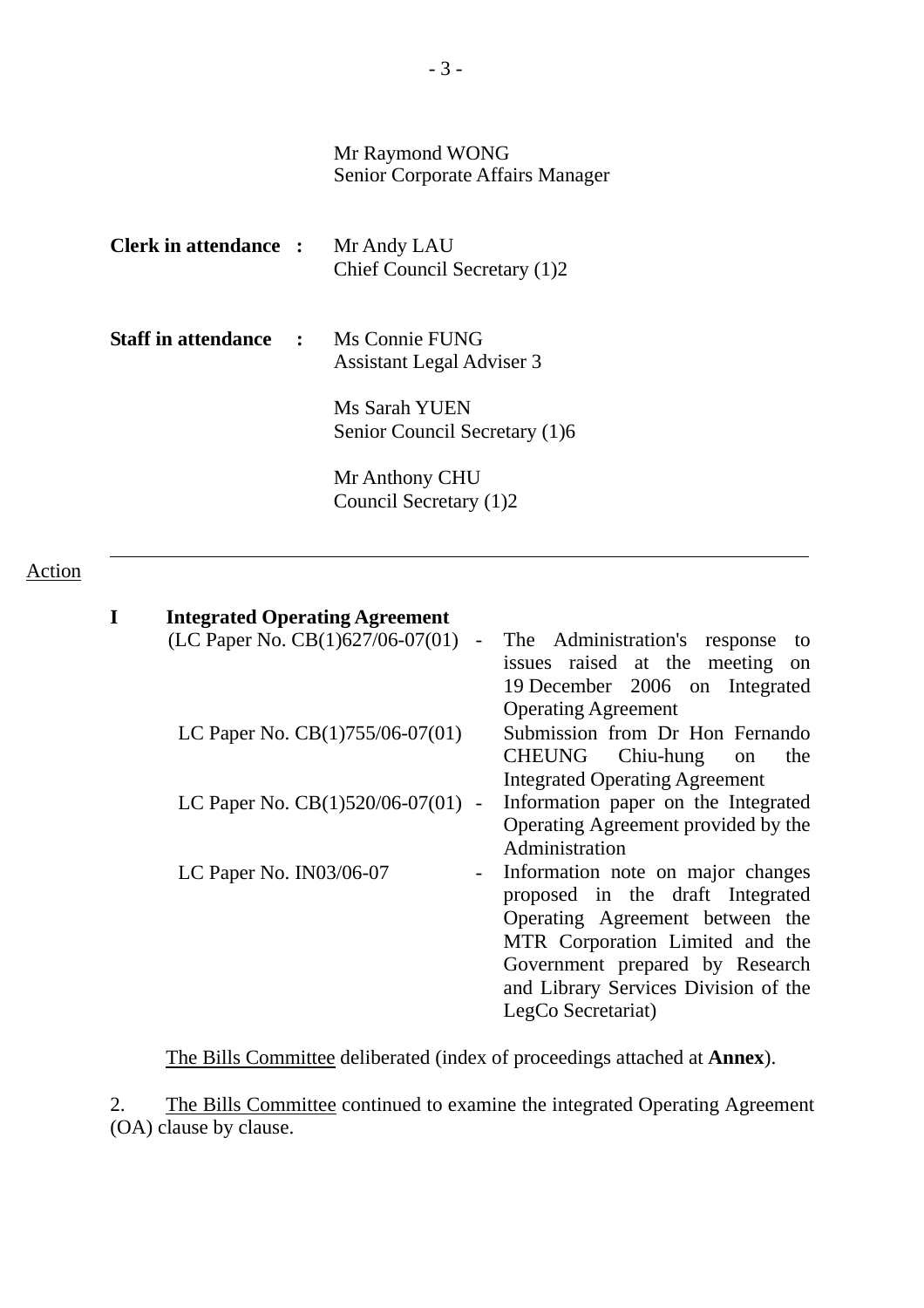- 4 -

3. On clause 4.4 on "Passenger Environment", some members expressed concern about sub-clause 4.4.1 on how Kowloon-Canton Railway Corporation (KCRC) monitored the temperature inside train compartments in order to maintain a comfortable environment. KCRC explained that it followed guidelines in adjusting the temperature inside train compartments taking into account various factors, including the number of passengers, seasonal fluctuations and peak hours factor.

4. The Bills Committee had examined the new sub-clause 4.4.3 which stated that the post-merger Corporation (MergeCo) should take into account all the guidance notes, practice notes and advice as might be issued by the Government from time to time relating to any aspects of the transmission of audio or audio-visual programmes in train compartments. Members in general expressed concern that the excessive volume from the broadcasting of news and advertisements by the Kowloon-Canton Railway Corporation (KCRC) in the train compartments of the East Rail, West Rail and Ma On Shan Rail had caused a great disturbance to passengers. In response, KCRC advised that the corporation had conducted customer surveys to gauge customers' feedback on the provision of on-board broadcasts. According to the survey findings, the sound level was in general acceptable to the customers. In order to ensure that the guidance notes to be issued by the Administration could ensure the provision of a comfortable travelling environment for passengers, the Bills Committee considered it necessary for the Administration to submit the draft guidelines for consideration by members. Some members also suggested that KCRC should expand the provision of Quiet Zones/Cars to 50% of each train for the East Rail, West Rail and Ma On Shan Rail, and that news programmes and advertisements in train compartments should be broadcasted in the mute mode with captions. In response, the Administration advised that the arrangement of setting specific guidelines to regulate on-board broadcasts in train compartments mirrored the existing arrangement in relation to regulation over the broadcasting of audio-visual programmes in franchised buses. The guidelines for MergeCo would cover the locations of the displays and the sound volume taking into account the ambient noise level. Pending approval of the rail merger, the Administration would work out the guidelines for compliance by MergeCo. However, in response to members' concerns, the Administration undertook to reconsider members' suggestion to advance the drafting of the guidelines and provide relevant information to the Bills Committee.

5. The Bills Committee had also examined a suggestion that the integrated OA should be suitably expanded to stipulate that MergeCo should be required to provide radio reception on board its trains as it was unfair to deprive passengers' rights to receive information in train compartments. The Administration explained that it did not have any policy to require any railway operator to provide radio reception on board its trains, pointing out that passengers could receive updated service-related information from the passenger information display system and the public address system inside railway stations and train compartments. The Administration however undertook to discuss with the two railway corporations on members' suggestions and revert to the Bills Committee in due course.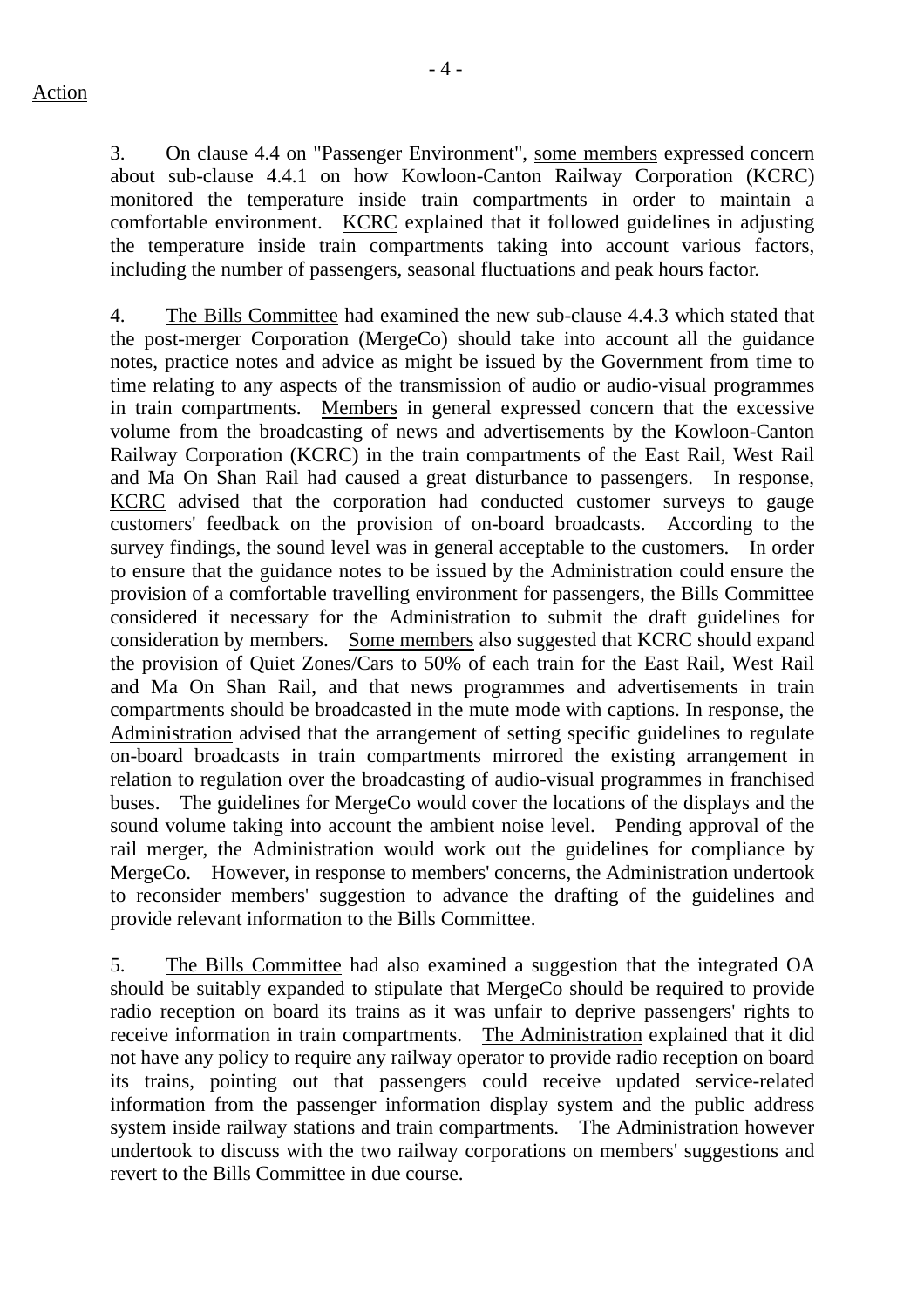- 5 -

6. In response to the request of Dr Fernando CHEUNG Chiu-hung, MTR Corporation Limited (MTRCL) advised that it would look into the feasibility of accommodating two passengers in wheelchairs or more in the same train compartment when it reviewed the design of train compartment in future. During off-peak periods, MTRCL would endeavour to assist passengers in wheelchairs to board the same train as far as practicable. Regarding the arrangement for passengers in wheelchairs to call MTRCL one hour ahead of their scheduled travelling time, MTRCL explained that this could enable station staff to make the necessary arrangements in time to facilitate passengers in wheelchairs to travel on MTR. MTRCL would however provide the necessary assistance to all those passengers in wheelchairs who had not given such advance notice to MTRCL as far as practicable.

7. On clause 4.6, the Bills Committee had examined the adequacy of this clause and other statutory requirements to mitigate the noise and vibration from the maintenance and operation of the railway to the residents living along the railway corridor to an acceptable level. In particular, members sought justifications from the Administration on the criteria Environmental Protection Department (EPD) considered when issuing construction noise permit under the Noise Control Ordinance (NCO) (Cap. 400) which allowed KCRC to undertake maintenance works at night time in the North District which had caused great disturbance to the nearby residents. Pending further information to be provided by the Administration and the two railway corporations, the Bills Committee might re-visit the relevant provision in due course.

## Follow-up actions

8. To address various concerns expressed at the meeting, the Administration and the two railway corporations were requested to provide information on the following –

#### Clause 4.4

- (a) The Administration to advise whether it would allow MergeCo to broadcast audio or audio-visual programmes in train compartments and train stations, and whether the current restrictions as set out in the KCRC By-laws governing the conduct of passengers to avoid causing nuisance or annoyance to other passengers should form the basis of Government's policy in relation to any aspects of the transmission of audio or audio-visual programmes in train compartments and train stations;
- (b) The Administration to provide a copy of the guidelines in relation to the regulation over the broadcasting of audio or audio-visual programmes in franchised buses;
- (c) The Administration to provide information on the guidelines on the regulation over the broadcasting of audio or audio-visual programmes in train compartments, and consider setting out in the guidelines the requirement to (i) provide a minimum proportion of Quiet Zones/Cars, say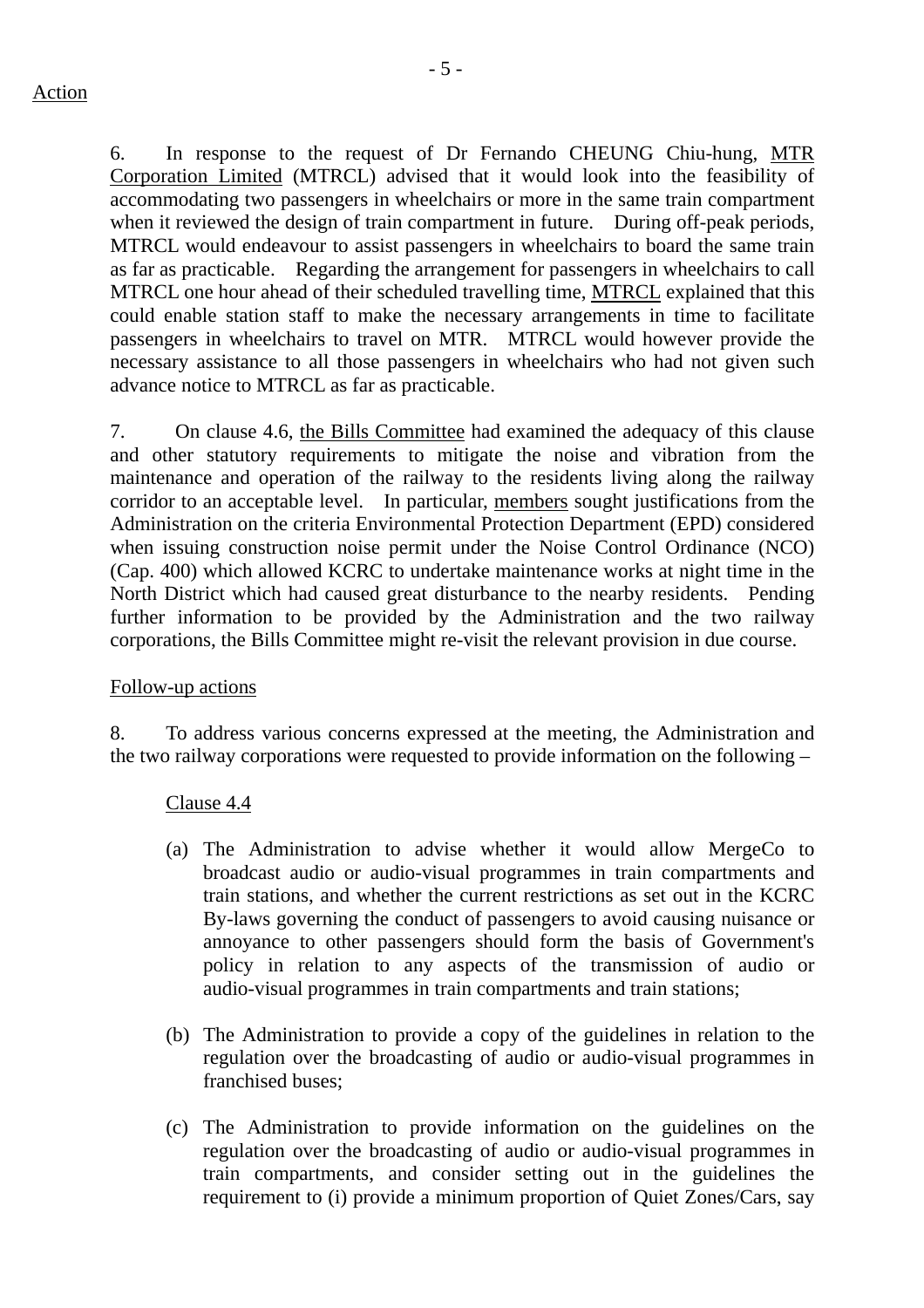50%, among the train compartments for the East Rail, West Rail and Ma On Shan Rail; and (ii) provide the broadcasts of news programmes and advertisements in train compartments in the mute mode with captions;

- (d) KCRC to provide information on the surveys conducted by KCRC on the provision of on-board broadcasts of news programmes and advertisements, including the relevant questionnaire;
- (e) The Administration to consider stipulating in the IOA the requirement for MergeCo to provide radio reception on board its trains;

### Clause 4.6

- (f) The Administration to provide details on the criteria EPD would consider in issuing construction noise permits to KCRC for the railway maintenance works under NCO;
- (g) The Administration to provide details on the statutory limits of the noise emitted due to railway operations and whether it was appropriate to make reference to noise limits of overseas jurisdictions in setting the limit, and the measures adopted by the two railway corporations to rectify the exceedance cases;
- (h) The Administration to consider stipulating in the IOA the requirement for MergeCo to comply with the guidance notes, practice notes and advice as might be issued by the Government from time to time relating to the noise level emitted due to maintenance works;
- (i) The Administration to provide information on measures taken by the Environment, Transport and Works Bureau, and the Housing, Planning and Lands Bureau at the initial planning stage of railway development to ensure that residents along the railway corridor would not be exposed to excessive railway noise upon implementation;

#### Clause 4.7

(j) The Administration and the railway corporations to provide information on measures taken to ensure the provision and maintenance of a reliable ticketing system for the efficient and effective collection of fares, particularly in the light of the equipment failure happened on 10 January 2007, leading to overcharging of passengers using Octopus cards.

#### **II Any other business**

9. The Bills Committee agreed to continue examining the integrated OA clause by clause at the next meeting scheduled for Tuesday, 6 February 2007, from 8:30 am to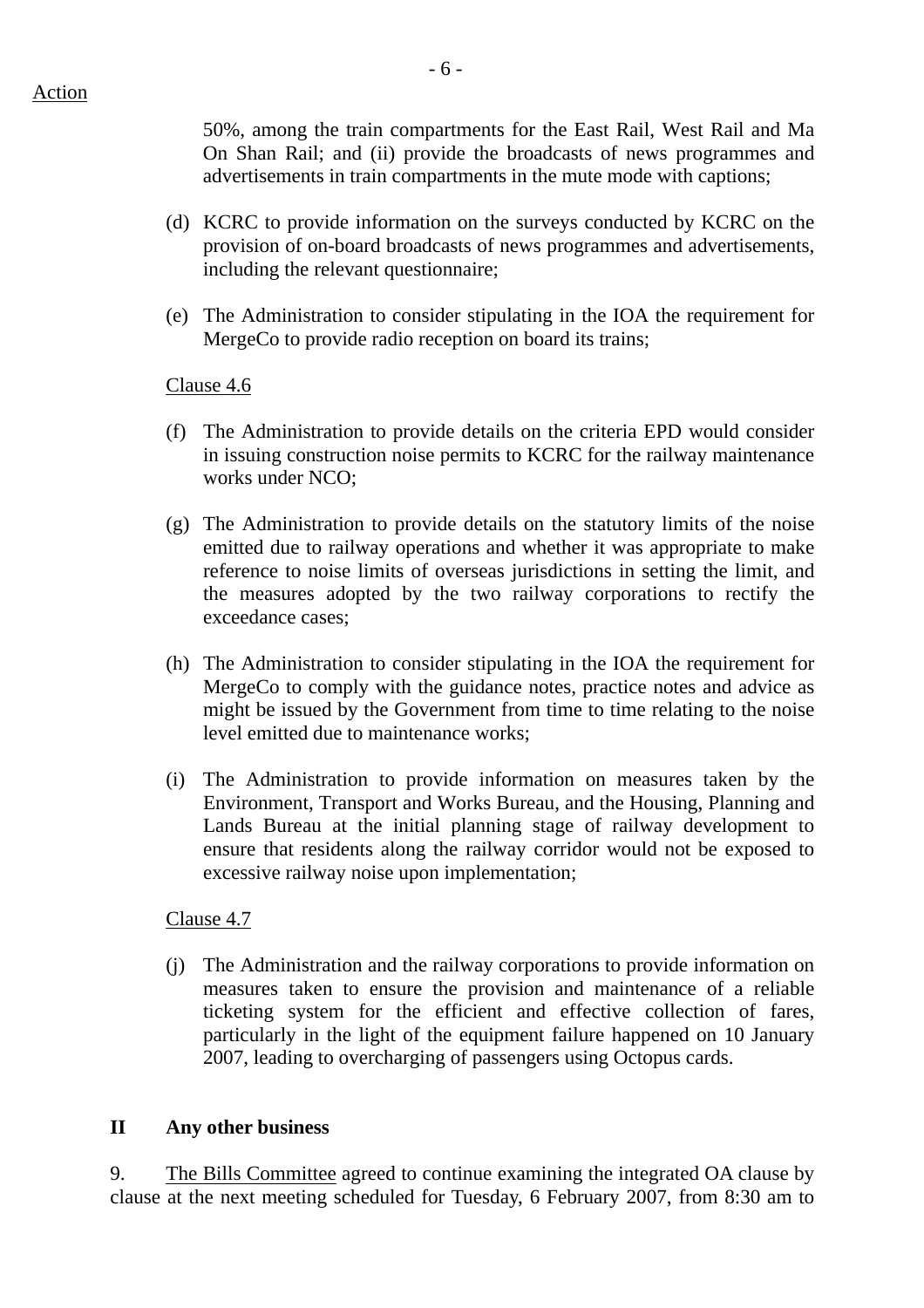# Action

10:30 am.

10. There being no other business, the meeting ended at 12:45 pm.

Council Business Division 1 Legislative Council Secretariat 5 March 2007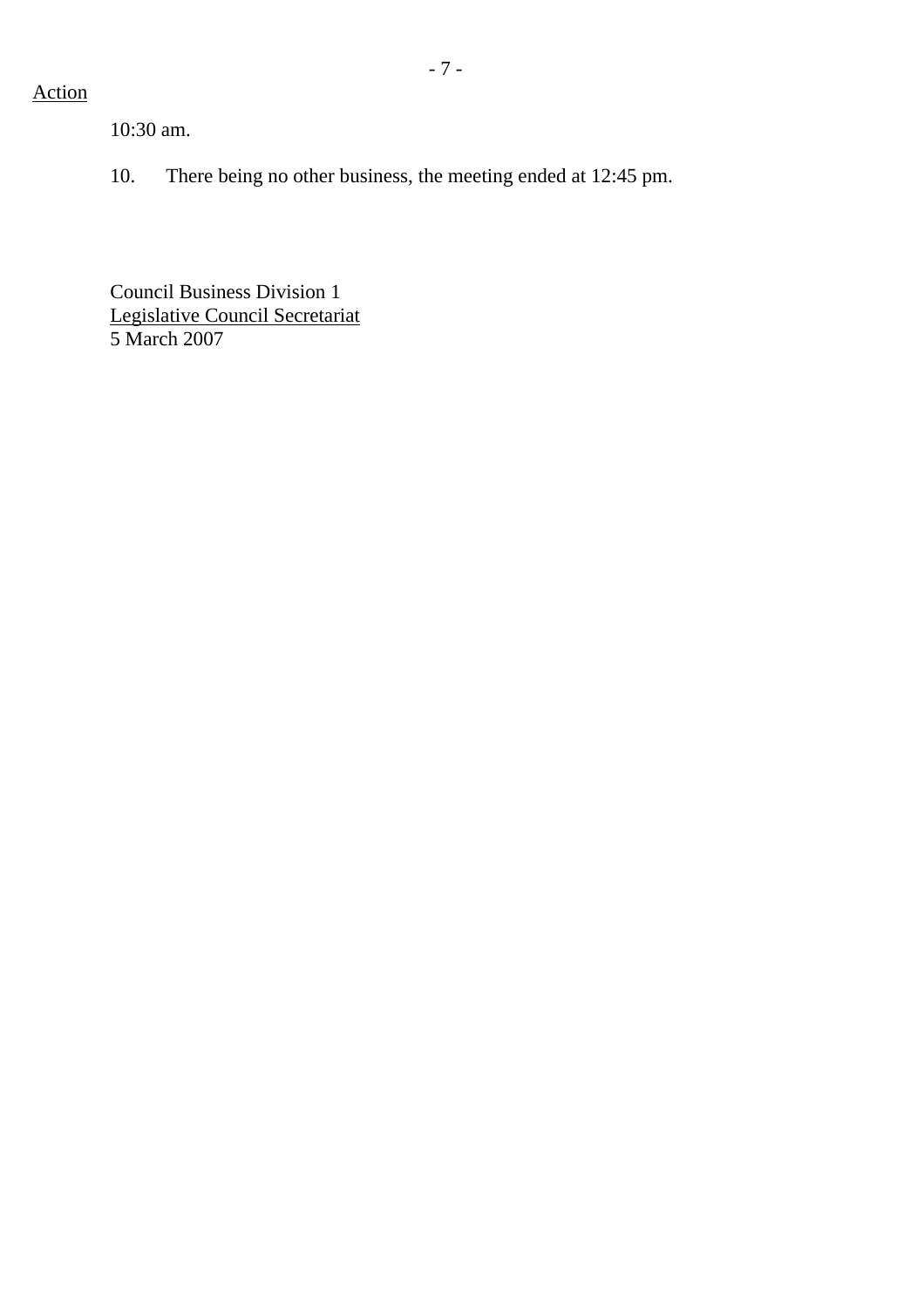#### **Proceedings of the fifteenth meeting of the Bills Committee on Rail Merger Bill on Monday, 29 January 2007, at 10:45 am in the Chamber of the Legislative Council Building**

| <b>Time</b><br>marker                          | <b>Speaker</b>                                                        | Subject(s)                                                                                                                                                                                                                                                                                                                                                                                                                                                        | <b>Action</b><br>required                                  |
|------------------------------------------------|-----------------------------------------------------------------------|-------------------------------------------------------------------------------------------------------------------------------------------------------------------------------------------------------------------------------------------------------------------------------------------------------------------------------------------------------------------------------------------------------------------------------------------------------------------|------------------------------------------------------------|
|                                                |                                                                       |                                                                                                                                                                                                                                                                                                                                                                                                                                                                   |                                                            |
| Agenda Item I - Integrated Operating Agreement |                                                                       |                                                                                                                                                                                                                                                                                                                                                                                                                                                                   |                                                            |
| $000000 -$<br>000046                           | Chairman<br>Admin                                                     | - Opening remarks<br>Briefing by the Administration on<br>clause 4.4                                                                                                                                                                                                                                                                                                                                                                                              |                                                            |
| $000047 -$<br>000555                           | Mr LEE Wing-tat<br>Admin                                              | Administration's<br>Discussion on the<br>policy on the broadcasting of audio and<br>audio-visual<br>programmes<br>in<br>train<br>compartments and train stations<br>Discussion on the guidance notes,<br>practices notes and advice issued by the<br>Government on the transmission of<br>audio and audio-visual programmes in<br>train compartments (clause 4.4.3)                                                                                               |                                                            |
| $000556 -$<br>001014                           | Ms Emily LAU<br>Admin<br>Kowloon-Canton Railway<br>Corporation (KCRC) | - Discussion<br>excessive<br>noise<br>on<br>generated from the transmission of<br>audio or audio-visual programmes in<br>train compartments<br>Request for provision of radio reception<br>on board train compartments                                                                                                                                                                                                                                            |                                                            |
| $001015 -$<br>001542                           | Dr Fernando CHEUNG<br><b>MTR Corporation Limited</b><br>(MTRCL)       | - Discussion on assistance provided by<br><b>MTRCL</b> to wheelchairs users                                                                                                                                                                                                                                                                                                                                                                                       |                                                            |
| $001543 -$<br>003427                           | Mr LAU Kong-wah<br>Mr Andrew CHENG<br>Mr LEE Wing-tat<br>Admin        | - Discussion on clause 4.4.3 regarding<br>the guidance notes for franchised<br>$\mathbf{i}$<br>bus and the train compartments<br>ii) Administration's policy on the<br>broadcasts of audio or visual audio<br>programmes in train compartments<br>and train stations<br>iii) percentage of Quiet Cars/Quiet<br>Zones in trains<br>iv) railway corporations' passengers<br>survey on the provision of audio or<br>audio visual programmes in train<br>compartments | Administration to take<br>necessary<br>follow-up<br>action |
| $003428 -$<br>003949                           | Ms Emily LAU<br><b>KCRC</b>                                           | Discussion<br>of<br>monitoring<br>the<br>on<br>temperature inside train compartments<br>clause 4.4.1)                                                                                                                                                                                                                                                                                                                                                             |                                                            |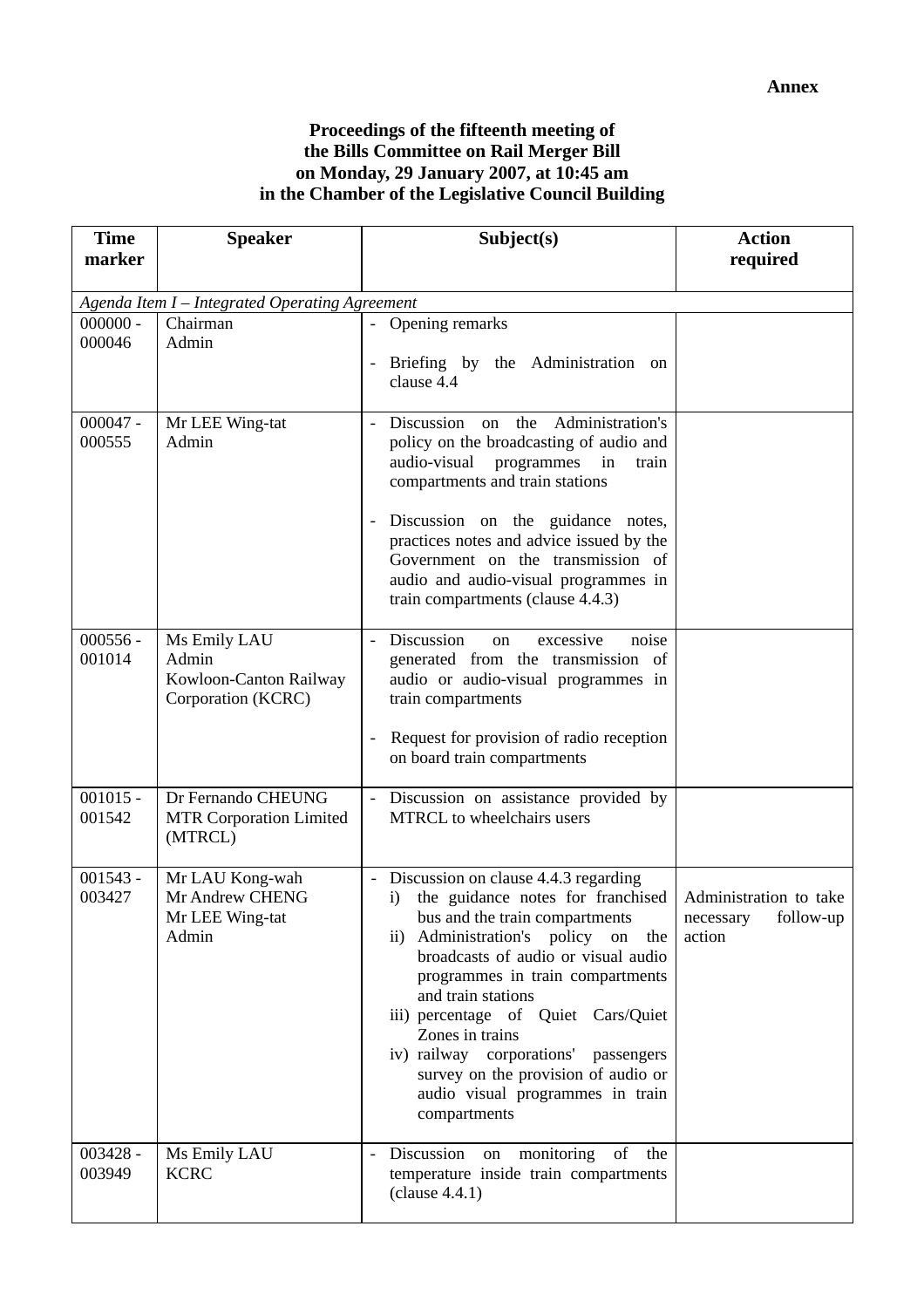| <b>Time</b><br>marker    | <b>Speaker</b>                                                              | Subject(s)                                                                                                                                                                                                                                                                                                                 | <b>Action</b><br>required                                  |
|--------------------------|-----------------------------------------------------------------------------|----------------------------------------------------------------------------------------------------------------------------------------------------------------------------------------------------------------------------------------------------------------------------------------------------------------------------|------------------------------------------------------------|
| $003950 -$<br>004509     | Mr WONG Kwok-hing<br><b>MTRCL</b>                                           | Discussion on the broadcast of audio<br>and audio-visual programmes in train<br>compartments after the rail merger                                                                                                                                                                                                         |                                                            |
| $004510 -$<br>005001     | Dr Fernando CHEUNG<br><b>MTRCL</b>                                          | Discussion on assistance provided by<br>$\overline{\phantom{a}}$<br>MTRCL to wheelchairs users                                                                                                                                                                                                                             |                                                            |
| $005002 -$<br>005500     | Mr LEUNG Kwok-hung<br><b>MTRCL</b>                                          | Discussion on holding public forum to<br>seek public views on restricting the<br>broadcasting of audio and audio-visual<br>programmes in train compartments, and<br>reiteration of objection to the Bill by Mr<br><b>LEUNG Kwok-hung</b>                                                                                   |                                                            |
| $005501 -$<br>005647     | Miss TAM Heung-man<br><b>MTRCL</b>                                          | Discussion on the provision of a<br>barrier-free access to MTR service for<br>persons with disabilities                                                                                                                                                                                                                    |                                                            |
| $005648 -$<br>010158     | Mr Andrew CHENG<br>Admin                                                    | Discussion on the Administration's<br>policy on MergeCo's obligation to<br>provide radio reception on board its<br>trains                                                                                                                                                                                                  |                                                            |
| $010159 -$<br>010904     | Mr LEE Wing-tat<br>Admin<br>Chairman                                        | Request for a draft guideline for<br>MergeCo in respect of the transmission<br>of audio and audio-visual programmes<br>in train compartments                                                                                                                                                                               |                                                            |
| $010905 -$<br>011531     | Mrs Selina CHOW<br>Admin<br>Mr Abraham SHEK                                 | Views of Mrs Selina CHOW and Mr<br>$\sim$<br>Abraham SHEK that the Administration<br>should<br>discuss with the railway<br>corporations on members' suggestions.<br>A suitable forum should be provided to<br>follow up<br>the issue of on-board<br>broadcast                                                              |                                                            |
| $011532 -$<br>012938     | Mr LEUNG Kwok-hung<br>Mr Ronny TONG<br>Mr LAU Kong-wah<br>Chairman<br>Admin | Discussion on clause 4.4.3 regarding<br>$\omega_{\rm{eff}}$<br>the Administration's policy on the<br>$\mathbf{i}$ )<br>regulation over the broadcasting of<br>audio or audio-visual programmes<br>in train compartments<br>ii) when the Administration would<br>provide draft guidance notes for<br>members' consideration | Administration to take<br>follow-up<br>necessary<br>action |
| $012939 -$<br>013524     | Mr Andrew CHENG<br>Admin<br>Chairman                                        | Request for the Administration's policy<br>$\overline{\phantom{a}}$<br>on requiring the railway corporations to<br>provide radio reception on board their<br>trains                                                                                                                                                        | Administration to take<br>necessary<br>follow-up<br>action |
| $013525 -$<br>$013707 -$ | Admin<br>Chairman                                                           | by<br>the Administration<br>Briefing<br>on<br>$\overline{\phantom{a}}$<br>clause 4.5                                                                                                                                                                                                                                       |                                                            |